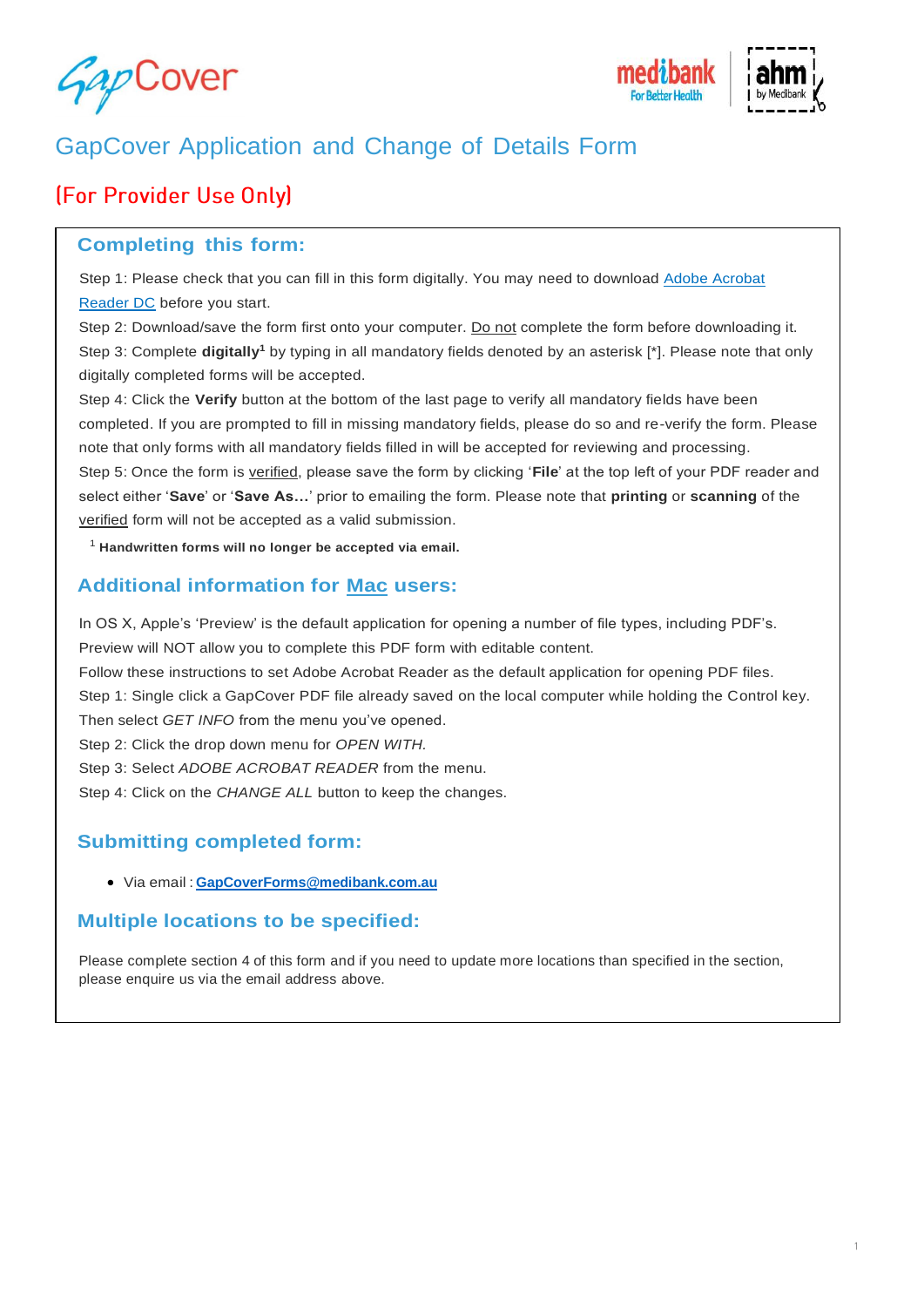| Please select your request type*   |  |                                              |  |  |  |  |  |  |
|------------------------------------|--|----------------------------------------------|--|--|--|--|--|--|
| <b>Section 1: Provider Details</b> |  |                                              |  |  |  |  |  |  |
| Title                              |  | Date of Birth                                |  |  |  |  |  |  |
| Provider First Name*               |  | <b>Provider Middle Name</b>                  |  |  |  |  |  |  |
| Provider Last Name*                |  |                                              |  |  |  |  |  |  |
| <b>AHPRA Registration Number*</b>  |  | <b>Check AHPRA Registration Number here.</b> |  |  |  |  |  |  |
| <b>ABN</b>                         |  |                                              |  |  |  |  |  |  |
|                                    |  |                                              |  |  |  |  |  |  |
|                                    |  |                                              |  |  |  |  |  |  |

| <b>Professional Contact Details</b> |   |  |   |               |  |  |   |  |
|-------------------------------------|---|--|---|---------------|--|--|---|--|
| Email*                              |   |  |   |               |  |  |   |  |
| Area Code*                          |   |  |   | Phone Number* |  |  |   |  |
| $\cdot$ $\cdot$                     | . |  | . |               |  |  | . |  |

*In providing us with your professional contact email address, you agree to receiving general correspondence from Medibank Private*  Limited and ahm Health Insurance related to company processes and the Private Health Insurance sector. To read our privacy policy and *find out more about how we handle your personal information visit [www.medibank.com.au.](http://www.medibank.com.au/)* 

# **Section 2: EFT and Billing Details**

| <b>EFT Details</b><br><b>BSB Number*</b><br>Account Name* | Account Number* |
|-----------------------------------------------------------|-----------------|
| <b>Billing Details</b>                                    |                 |
| <b>First Name</b>                                         |                 |
| Last Name                                                 |                 |
| Address Line 1*                                           |                 |
| Address Line 2                                            |                 |
| Suburb*                                                   |                 |
| State*                                                    | Post Code*      |
| Email*                                                    |                 |
| Area Code*                                                | Phone Number*   |

*Please note: EFT and Billing Details will apply to the Medicare registered provider numbers specified under Section 4.* 

*In providing us with your billing email address, you agree to Medibank Private Limited and ahm Health Insurance sending remittance advices and*  benefit statements by email. To read our privacy policy and find out more about how we handle your personal information visit *[www.medibank.com.au.](http://www.medibank.com.au/)* 

## **Section 3: Authorisation**

Date\* |

*I declare that, by completing this application form, I am agreeing to the terms and conditions of the GapCover scheme which can be found here. <i>I* authorise Medibank Private Limited and ahm Health Insurance to keep a record of the above account details and to use them for the purpose of *allowing electronic funds transfers directly to the nominated account to effect the payment of claims for eligible members. Neither Medibank Private Limited nor ahm Health Insurance accepts responsibility for payment if the account details provided are incorrect. For any changes to account details, a minimum of 14 days' written notice is required.*

#### I *do not consent* to be published as a GapCover Provider.

*Unless you check the above box, we assume you consent to be published as a GapCover Provider for Medibank Private Limited and ahm Health*  Insurance, which will include your title and name in Section 1, Medicare registered addresses of the provider numbers and your phone numbers *specified in Section 4 of this form.* 

| Name of Authorised Person*     |                                                                                         |  |
|--------------------------------|-----------------------------------------------------------------------------------------|--|
| Position of Authorised Person* |                                                                                         |  |
|                                | By checking this box, I <b>confirm that I have the authority</b> to submit this form. * |  |

| Please refer to Section 4 for GapCover Participating Locations. |  |  |
|-----------------------------------------------------------------|--|--|
|                                                                 |  |  |